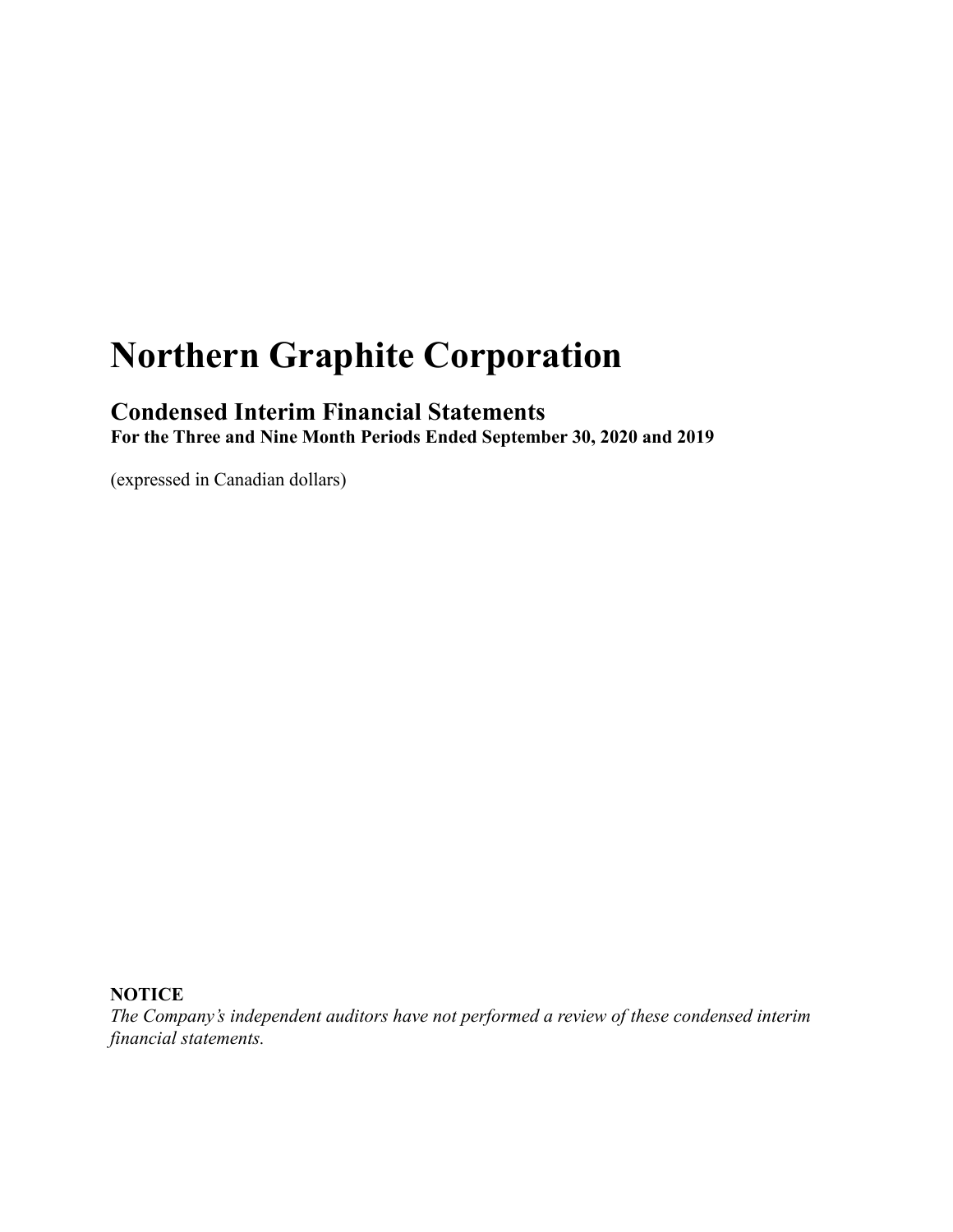# **Northern Graphite Corporation**

# **Unaudited Condensed Interim Statements of Financial Position**

(expressed in Canadian dollars)

|                                                | As at          | As at        |
|------------------------------------------------|----------------|--------------|
|                                                | September 30,  | December 31, |
|                                                | 2020           | 2019         |
|                                                | \$             | \$           |
| <b>Assets</b>                                  |                |              |
| Current                                        |                |              |
| Cash and cash equivalents                      | 1,375,862      | 1,384,798    |
| HST receivable                                 | 9,702          | 18,018       |
| Prepaid expenses and deposits                  | 47,667         | 54,024       |
| Marketable securities (note 4)                 | 200,000        |              |
|                                                | 1,633,231      | 1,456,840    |
| Marketable securities (note 4)                 | 200,000        |              |
| Reclamation deposit (note 12)                  | 847,602        | 842,015      |
| Property and equipment                         | 119,538        | 145,844      |
| Exploration and evaluation assets (note 5)     | 12,388,011     | 13,344,340   |
|                                                |                |              |
| Total assets                                   | 15,188,382     | 15,789,039   |
|                                                |                |              |
| <b>Liabilities</b>                             |                |              |
| <b>Current</b>                                 |                |              |
| Accounts payable and accrued liabilities       | 138,561        | 111,515      |
|                                                |                |              |
| Reclamation and close down provision (note 12) | 347,638        | 342,500      |
| <b>Total liabilities</b>                       | 486,199        | 454,015      |
|                                                |                |              |
| Shareholders' equity                           |                |              |
| Share capital (note 6)                         | 25,098,662     | 25,098,662   |
| Warrants (note 6)                              | 945,813        | 945,813      |
| Contributed surplus (note 6)                   | 2,405,345      | 2,362,599    |
| Accumulated deficit                            | (13, 747, 637) | (13,072,050) |
| Total shareholders' equity                     | 14,702,183     | 15,335,024   |
|                                                |                |              |
| Total liabilities and shareholders' equity     | 15,188,382     | 15,789,039   |
|                                                |                |              |

*The accompanying notes are an integral part of these condensed interim financial statements.*

**Approved by the Board of Directors and authorized for issue on November 19, 2020**

| (signed) Gregory Bowes | (signed) Donald Christie |
|------------------------|--------------------------|
| Director               | <b>Director</b>          |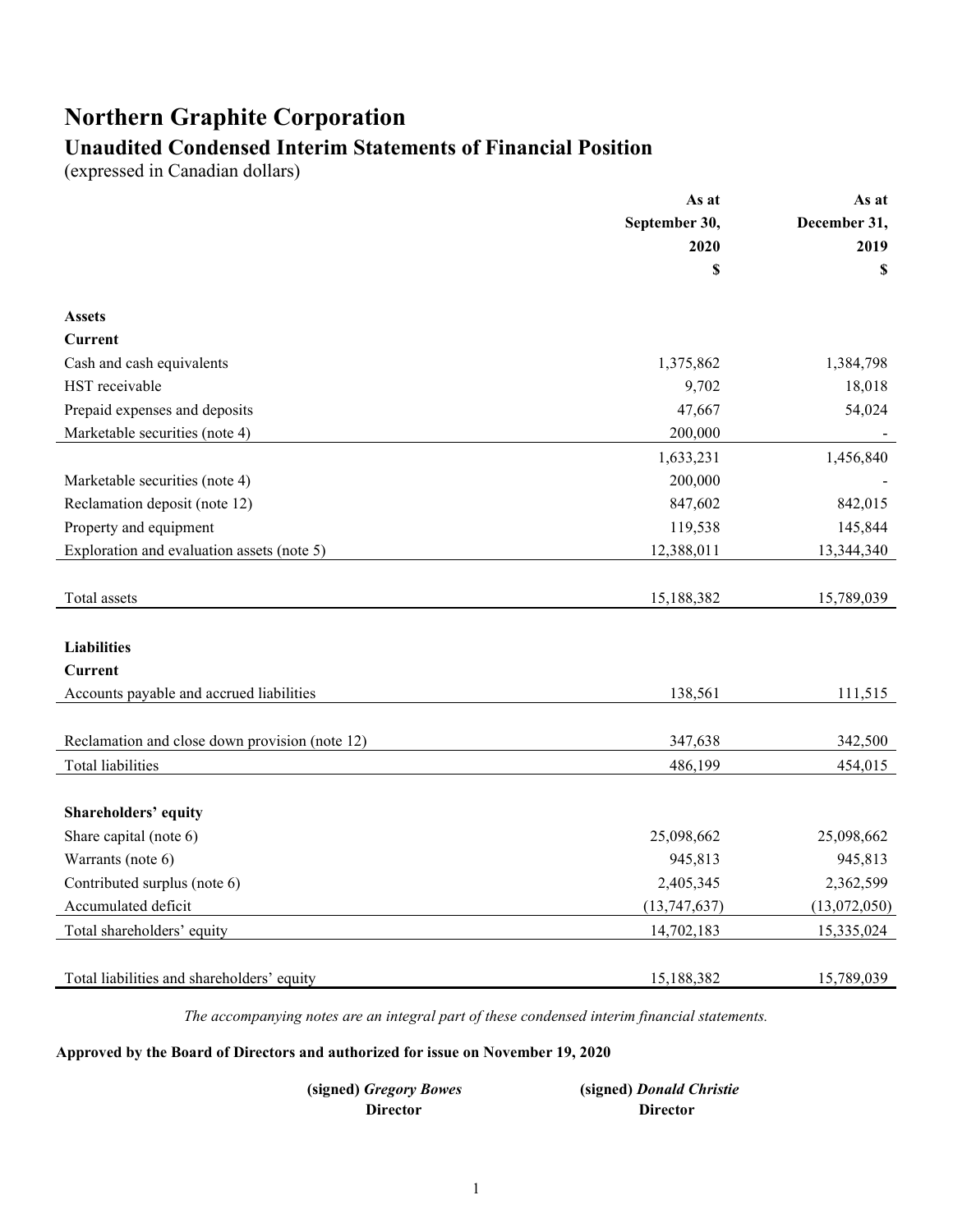### **Northern Graphite Corporation Unaudited Condensed Interim Statements of Loss and Comprehensive Loss**

(expressed in Canadian dollars)

|                                                       |               | Three months ended |            | Nine months ended |
|-------------------------------------------------------|---------------|--------------------|------------|-------------------|
|                                                       | September 30, |                    |            | September 30,     |
|                                                       | 2020          | 2019               | 2020       | 2019              |
|                                                       | \$            | \$                 | \$         | \$                |
| General and administrative expenses                   |               |                    |            |                   |
| Legal and audit                                       | 29,111        | 9,580              | 45,849     | 26,886            |
| Office, management and director fees (note 10)        | 85,379        | 103,225            | 250,005    | 339,008           |
| Promotion and investor relations                      | 24,570        | 450                | 87,801     | 58,066            |
| Regulatory and transfer agent                         | 33,200        | 12,416             | 52,839     | 62,518            |
| Share-based payments (notes 6 and 10)                 | 202,125       | 334                | 202,125    | 26,621            |
| Depreciation                                          | 8,768         | 8,769              | 26,306     | 26,306            |
|                                                       | 383,153       | 134,774            | 664,925    | 539,405           |
| <b>Loss from operations</b>                           | (383, 153)    | (134, 774)         | (664, 925) | (539, 405)        |
| Interest income                                       | 631           | 8,668              | 9,959      | 31,550            |
| Loss on marketable securities (note 4)                | (180,000)     |                    | (180,000)  |                   |
| Loss and comprehensive loss for the period            | (562, 522)    | (126, 106)         | (834,966)  | (507, 855)        |
| Loss per share - basic and diluted                    | (0.01)        | (0.00)             | (0.01)     | (0.01)            |
| Weighted average number of shares – basic and diluted | 65,112,756    | 65, 112, 756       | 65,112,756 | 65, 112, 756      |

*The accompanying notes are an integral part of these condensed interim financial statements.*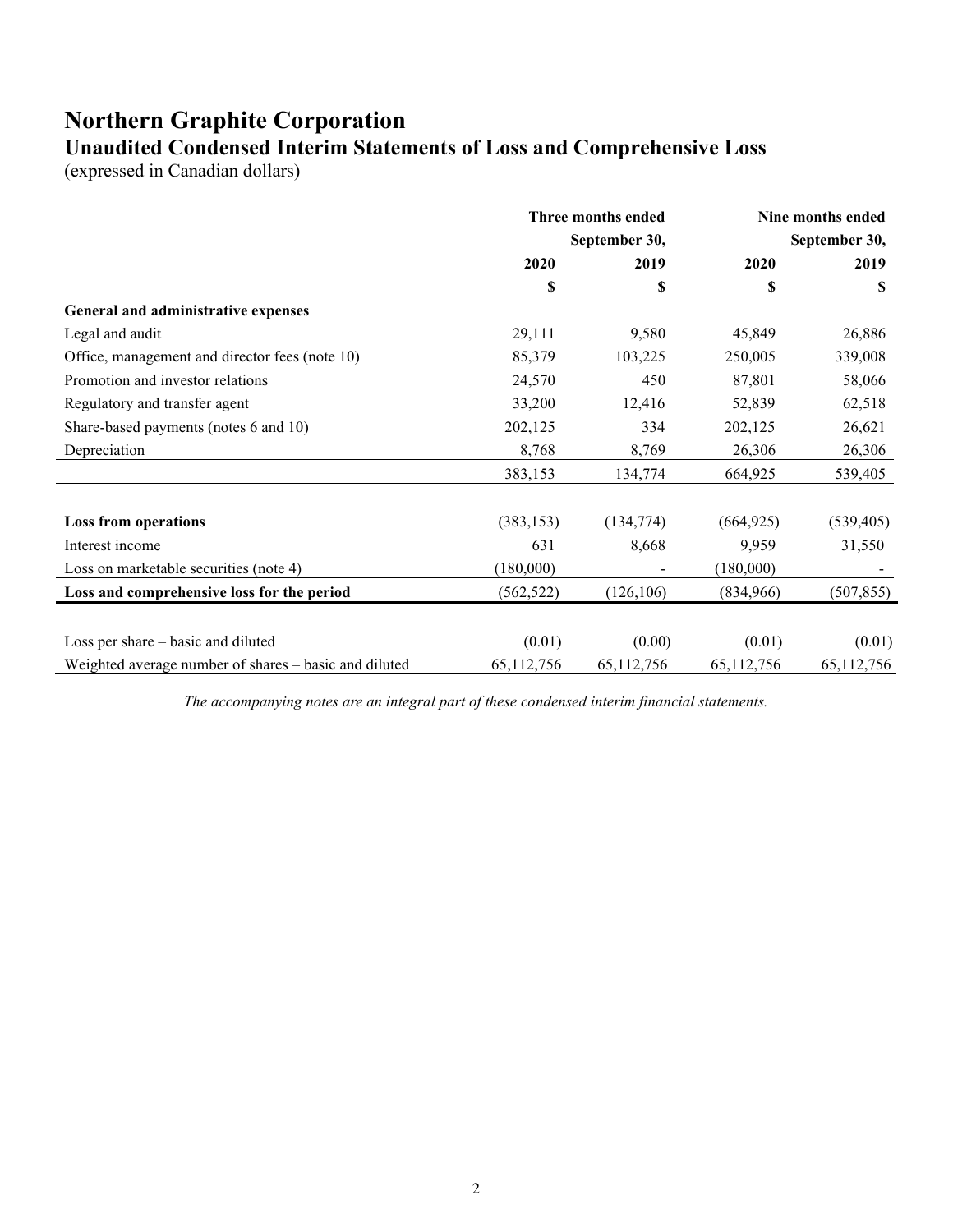# **Northern Graphite Corporation Unaudited Condensed Interim Statements of Changes in Shareholders' Equity**

(expressed in Canadian dollars)

|                                             | Number of    |               |                          | Contributed | Accumulated  |              |
|---------------------------------------------|--------------|---------------|--------------------------|-------------|--------------|--------------|
|                                             | shares       | Share capital | Warrants                 | surplus     | deficit      | <b>Total</b> |
|                                             |              | S             | J.                       | J.          |              |              |
| <b>Balance, December 31, 2019</b>           | 65,112,756   | 25,098,662    | 945,813                  | 2,362,599   | (13,072,050) | 15,335,024   |
| Share-based payment expense (note 6 and 10) |              |               |                          | 202,125     |              | 202,125      |
| Expiry of stock options (note $6$ )         |              |               |                          | (159, 379)  | 159,379      |              |
| Loss and comprehensive loss for the period  |              |               |                          |             | (834,966)    | (834,966)    |
| <b>Balance, September 30, 2020</b>          | 65,112,756   | 25,098,662    | 945,813                  | 2,405,345   | (13,747,637) | 14,702,183   |
|                                             |              |               |                          |             |              |              |
| Balance, December 31, 2018                  | 65,112,756   | 25,262,083    | 782,392                  | 2,543,346   | (12,670,356) | 15,917,465   |
| Extension of warrant expiry (note 6)        |              | (156,700)     | 156,700                  |             |              |              |
| Share-based payment expense (note 6 and 10) |              |               |                          | 26,621      |              | 26,621       |
| Expiry of stock options (note 6)            |              |               |                          | (207, 368)  | 207,368      |              |
| Loss and comprehensive loss for the period  |              |               | $\overline{\phantom{0}}$ |             | (507, 855)   | (507, 855)   |
| Balance, September 30, 2019                 | 65, 112, 756 | 25, 105, 383  | 939,092                  | 2,362,599   | (12,970,843) | 15,436,231   |

*The accompanying notes are an integral part of these condensed interim financial statements.*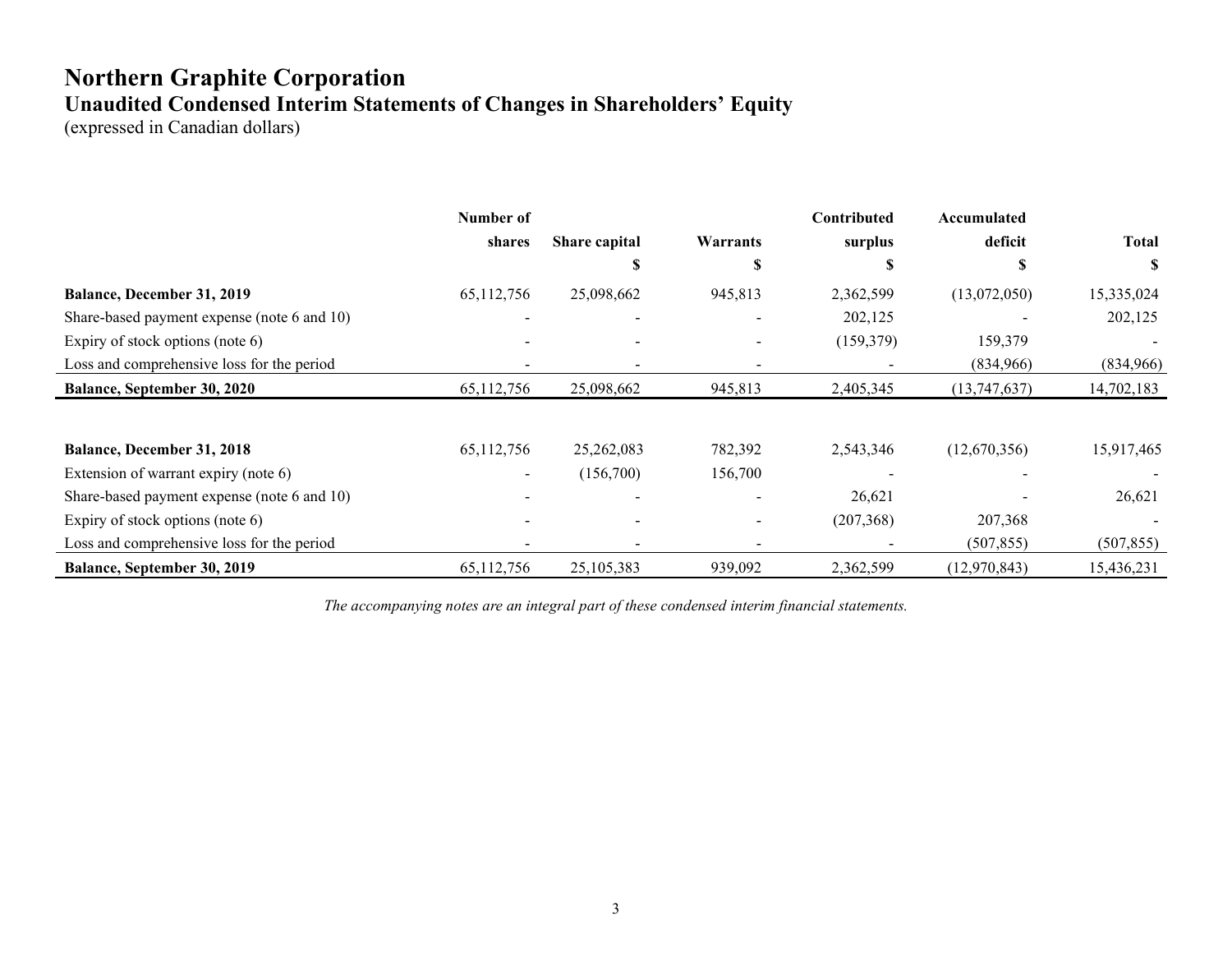# **Northern Graphite Corporation Unaudited Condensed Interim Statements of Cash Flows**

(expressed in Canadian dollars)

|                                                      | Three months ended<br>September 30, |            | Nine months ended<br>September 30, |            |
|------------------------------------------------------|-------------------------------------|------------|------------------------------------|------------|
|                                                      | 2020                                | 2019       | 2020                               | 2019       |
|                                                      | \$                                  | \$         | \$                                 | S          |
| Cash provided by (used in)                           |                                     |            |                                    |            |
| <b>Operating activities</b>                          |                                     |            |                                    |            |
| Loss for the period                                  | (562, 522)                          | (126, 106) | (834,966)                          | (507, 855) |
| Items not affecting cash:                            |                                     |            |                                    |            |
| Accretion of asset retirement obligation (note 12)   | 1,713                               | (825)      | (449)                              | (2, 475)   |
| Unrealized loss on marketable securities (note 4)    | 180,000                             |            | 180,000                            |            |
| Depreciation                                         | 8,768                               | 8,769      | 26,306                             | 26,306     |
| Share-based payments (note 6 and 10)                 | 202,125                             | 334        | 202,125                            | 26,621     |
| Change in non-cash working capital items:            |                                     |            |                                    |            |
| HST receivable                                       | (4,977)                             | 45,010     | 8,316                              | 38,633     |
| Prepaid expenses and deposits                        | 36,181                              | 17,205     | 6,357                              | 24,901     |
| Accounts payable and accrued liabilities             | 50,936                              | (109, 232) | 20,629                             | (146,020)  |
| Net cash used in operating activities                | (87, 776)                           | (164, 845) | (391, 682)                         | (539, 889) |
| <b>Investing activities</b>                          |                                     |            |                                    |            |
| Exploration and evaluation costs (note 5)            | (38,948)                            | (50,317)   | (117, 255)                         | (296, 152) |
| Proceeds from sale of Bissett Creek royalty (note 5) | 500,000                             |            | 500,000                            |            |
| Net cash provided by (used in) investing activities  | 461,052                             | (50,317)   | 382,745                            | (296, 152) |
|                                                      |                                     |            |                                    |            |
| Net increase (decrease) in cash and cash equivalents | 373,276                             | (215, 162) | (8,937)                            | (836,041)  |
| Cash and cash equivalents, beginning of period       | 1,002,585                           | 1,749,743  | 1,384,798                          | 2,370,622  |
| Cash and cash equivalents, end of period             | 1,375,861                           | 1,534,581  | 1,375,861                          | 1,534,581  |

Supplemental cash flow information (note 8)

*The accompanying notes are an integral part of these condensed interim financial statements.*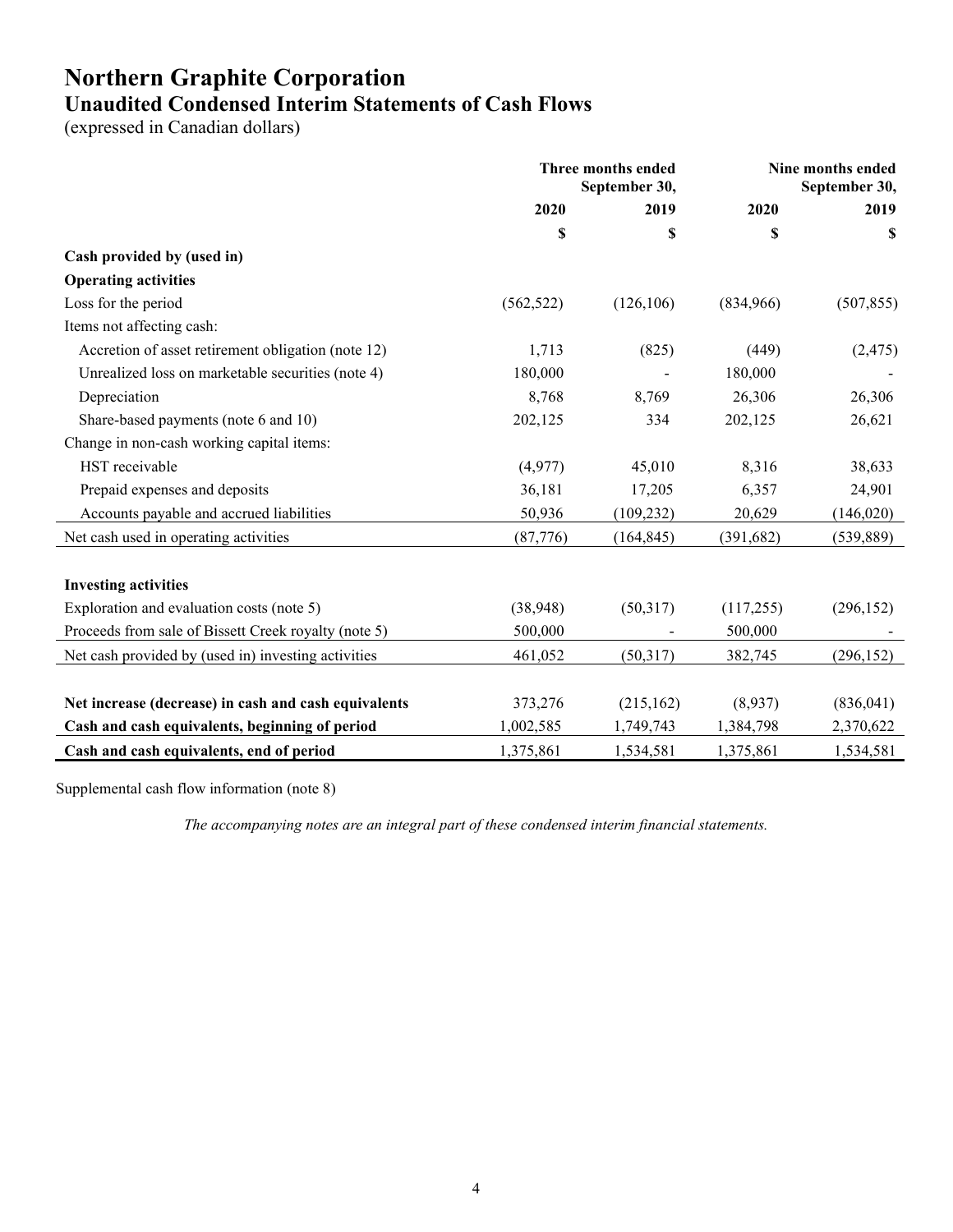(expressed in Canadian dollars)

#### *1. Corporate information*

Northern Graphite Corporation ("Northern" or the "Company") was incorporated under the laws of the Province of Ontario on February 25, 2002. Northern holds a 100% interest in the Bissett Creek Graphite Property (the "Bissett Creek Property") and is listed on the TSX Venture Exchange (symbol "NGC") and the OTC Markets (symbol "NGPHF").

The Company's registered office is Suite 6000, 1 First Canadian Place, 100 King Street West, Toronto, Ontario M5X 1E2. The Company's mailing address is P.O. Box 279, Manotick (Ottawa), Ontario K4M 1A3.

#### *2. Basis of preparation*

#### a. *Statement of compliance*

These unaudited condensed interim financial statements for the three and nine month period ended September 30, 2020 (the "Interim Financial Statements") have been prepared in accordance with International Accounting Standard 34, Interim Financial Reporting ("IAS 34"). These Interim Financial Statements do not include all the information and disclosures required in annual financial statements and should be read in conjunction with the Company's audited annual financial statements for the years ended December 31, 2019 and 2018, which have been prepared in accordance with IFRS.

The Interim Financial Statements were approved and authorized for issue by the Board of Directors on November 19, 2020.

#### *b. Basis of measurement*

The Interim Financial Statements have been prepared on a historical cost basis except those accounts as noted in the financial instruments section (note 9). In addition, the Interim Financial Statements have been prepared using the accrual basis of accounting.

#### *c. Going concern*

The Company is an exploration stage company that incurred a net loss of \$834,966 for the nine month period ended September 30, 2020 (Year ended December 31, 2019 – \$609,062) and has accumulated a deficit of \$13,747,637 since the inception of the Company. As at September 30, 2020, the Company had working capital of \$1,494,670 (December 31, 2019 – \$1,345,325). The Company's ability to continue as a going concern is dependent upon its ability to raise additional capital to continue the development of the Bissett Creek Property. Substantial additional capital is required to ultimately build a mine and processing plant on the Bissett Creek Property. There is a high degree of risk and many inherent uncertainties in the mining industry and there is no assurance management will be successful in its endeavors.

The Interim Financial Statements have been prepared on a going concern basis, which assumes that the Company will be able to continue in operation for the foreseeable future and will be able to realize its assets and discharge its liabilities and commitments in the normal course of business. The Company's management believes that it can continue to finance operating expenses over the next twelve months with funds on hand. The Company's discretionary activities have considerable scope for flexibility in terms of the amount and timing of expenditures. The Company will thoroughly assess all such activities before undertaking them in advance of additional financing being secured. The Company's Interim Financial Statements do not include any adjustments that might result from negative outcomes with respect to these uncertainties.

#### *d. Functional and presentation currency*

The Company's functional and presentation currency is the Canadian dollar.

#### *e. Critical accounting estimates and judgments*

The preparation of the Interim Financial Statements requires management to make estimates and judgments that affect the reported amounts of assets and liabilities at the date of the Interim Financial Statements, and revenues and expenses for the period. By their nature, these estimates and judgments are subject to uncertainty and the effect on the Interim Financial Statements of changes in such estimates in future periods could be significant. Actual results may differ from those estimates and judgments.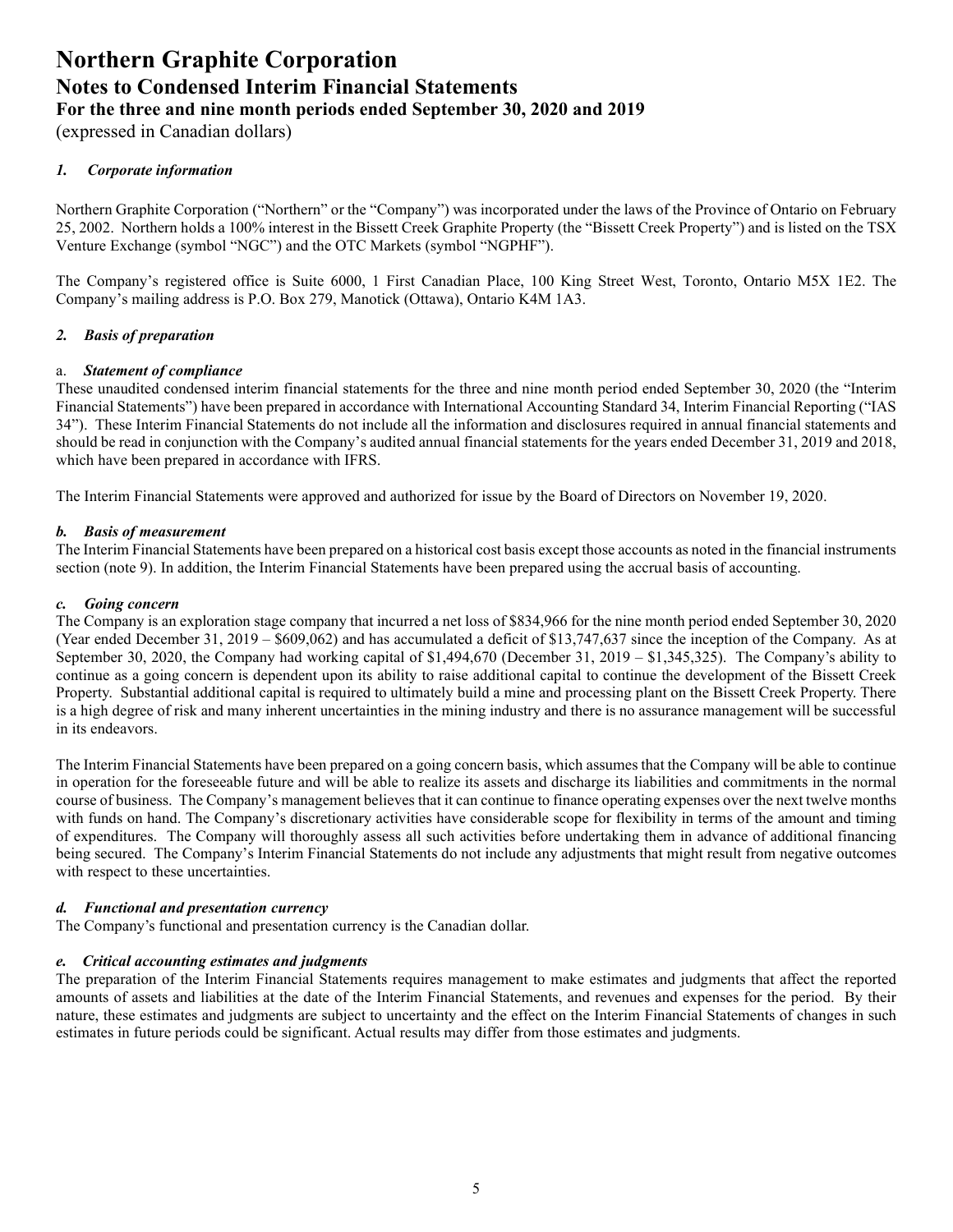### **Northern Graphite Corporation Notes to Condensed Interim Financial Statements For the three and nine month periods ended September 30, 2020 and 2019** (expressed in Canadian dollars)

*Significant estimates used in the preparation of the Interim Financial Statements include, but are not limited to:* 

- (i) asset carrying values and impairment charges;
- (ii) the economic recoverability of exploration expenditures incurred and the probability of future economic benefits from development expenditures incurred;
- (iii) the expected costs of asset retirement obligations; and
- (iv) the calculation of share-based compensation and the valuation of warrants which includes the assumptions used in the Black-Scholes option pricing model including volatility, estimated forfeiture rates and expected time until exercise.

*Significant judgments used in the preparation of these Interim Financial Statements include, but are not limited to:* 

- (i) those relating to the assessment of the Company's ability to continue as a going concern;
- (ii) the useful lives and related depreciation of property and equipment;
- (iii) the identification of separately identifiable components in property and equipment where their respective cost is significant in comparison to the total cost;
- (iv) the classification of expenditures as exploration and evaluation assets; and
- (v) the recognition of deferred tax.

#### *3. Significant accounting policies*

These Interim Financial Statements have been prepared using accounting policies that are consistent with those used in the preparation of the Company's audited annual financial statements for the years ended December 31, 2019 and 2018.

#### **Recent and future accounting standards**

Certain pronouncements were issued by the International Accounting Standards Board ("IASB") or the International Financial Reporting Interpretations Committee ("IFRIC") that are mandatory for accounting periods after December 31, 2019. Pronouncements that are not applicable or do not have a significant impact to the Company have been excluded from the discussion below.

IFRS 16, Leases, was issued by the IASB in January 2016. For lessee accounting the new standard brings most leases on to the statement of financial position under a single model, eliminating the distinction between operating and finance leases. Lessor accounting however remains largely unchanged and the distinction between operating and finance leases is retained. This standard was effective for annual reporting periods beginning on or after January 1, 2019. The Company has applied IFRS 16 with an initial application date of January 1, 2019 using a modified retrospective approach with the cumulative effect of initially applying the standard recognized at the date of initial application, without restating prior periods, in accordance with the transitional provisions specified in IFRS 16. The adoption of IFRS 16 had no impact on the Company's results of operations, financial position, and disclosures.

IFRIC 23, Uncertainty over Income Tax Treatments, was issued by the IASB in June 2017. IFRIC 23 clarifies the determination of taxable profit (tax loss), tax bases, unused tax losses, unused tax credits and tax rates, when there is uncertainty over income tax treatments under IAS 12 and requires an entity to consider whether it is probable that the relevant authority will accept each tax treatment, or group of tax treatments, that it uses or plans to use in its income tax filing. IFRIC 23 is effective for annual periods beginning on or after January 1, 2019 and permits early adoption. The adoption of IFRIC 23 had no impact on the Company's results of operations, financial position, and disclosures.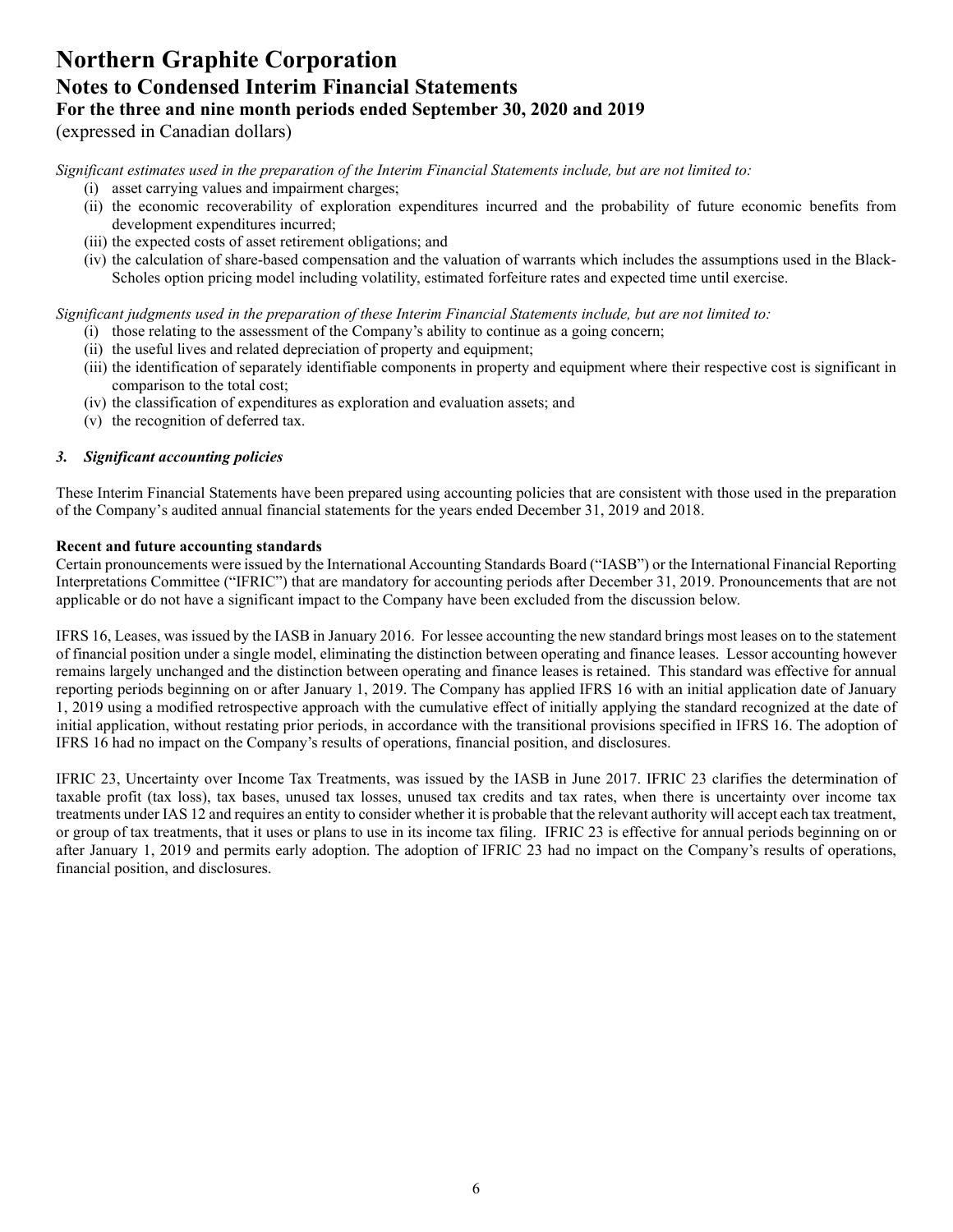(expressed in Canadian dollars)

#### *4. Marketable securities*

During July 2020, the Company received 2,000,000 common shares of Electric Royalties Ltd. ("ERL") under the terms of an agreement for the sale of a one percent royalty on the Bissett Creek Property to ERL (see note 5). These common shares are classified as fair value through profit and loss and are recorded at fair value using the quoted market price of ERL's common shares on the TSX Venture Exchange. Of the total common shares received, 1,000,000 are restricted from trading until July 15, 2021 while 1,000,000 are restricted from trading until January 15, 2022. The following table summarizes information regarding the Company's marketable securities.

| Addition during July 2020          | 580,000   |
|------------------------------------|-----------|
| Unrealized loss                    | (180,000) |
| <b>Balance, September 30, 2020</b> | 400,000   |

As at September 30, 2020, a balance of \$200,000 is recorded in current assets related to these marketable securities with the balance of \$200,000 recorded in non-current assets.

#### *5. Exploration and evaluation assets*

The Company has a 100% interest in the Bissett Creek Property which consists of a 1,938 hectare mining lease, expiring in June, 2034, a 565 hectare mining lease, expiring in August, 2035, and 52 cells under Ontario's new claim system totaling approximately 1,159 hectares. All leases and cells are located in the United Townships of Head, Clara and Maria, in the County of Renfrew, Ontario. As of September 30, 2020, accumulated costs with respect to the Bissett Creek Property consisted of the following:

| <b>Balance, December 31, 2019</b>                                                        | 13,344,340  |
|------------------------------------------------------------------------------------------|-------------|
| Exploration and evaluation expenditures made from January 1, 2020 to September 30, 2020: |             |
| Engineering                                                                              | 19,765      |
| Environmental and mine permitting                                                        | 27,374      |
| Feasibility study                                                                        | 21,480      |
| Site costs and royalties                                                                 | 55,052      |
| Proceeds from royalty sale to ERL                                                        | (1,080,000) |
| <b>Balance, September 30, 2020</b>                                                       | 12,388,011  |

As of September 30, 2019, accumulated costs with respect to the Bissett Creek Property consisted of the following:

| <b>Balance, December 31, 2018</b>                                                        | 12,940,056 |
|------------------------------------------------------------------------------------------|------------|
| Exploration and evaluation expenditures made from January 1, 2019 to September 30, 2019: |            |
| Environmental and mine permitting                                                        | 192.643    |
| Feasibility study                                                                        | 70,307     |
| <b>First Nations consultations</b>                                                       | 2,019      |
| Site and royalties                                                                       | 79,189     |
| <b>Balance, September 30, 2019</b>                                                       | 13.284.214 |

The Company is required to make royalty payments of \$20 per ton of graphite concentrate produced to the previous owners and is subject to a 2.5% net smelter return payable on any other minerals derived and sold from the Bissett Creek Property. An advance royalty of \$27,000 per annum is payable in semi-annual installments and is recorded in exploration and evaluation assets. The advance will be credited against any future royalty payments.

On July 15, 2020, the Company closed the sale of a one percent gross revenue royalty ("GRR") on its Bissett Creek Property to Electric Royalties Ltd. for \$500,000 in cash and two million common shares of ERL valued at \$580,000 (the "Consideration Shares", see note 4). Under the terms of the agreement, ERL also has a two-year option to acquire an additional half of one percent GRR by paying \$750,000, of which 25 percent can be paid in ERL shares. The Company will have the option to buy back half of one percent of the initial GRR at any time after 12 months by returning the Consideration Shares or paying \$1.5 million in cash.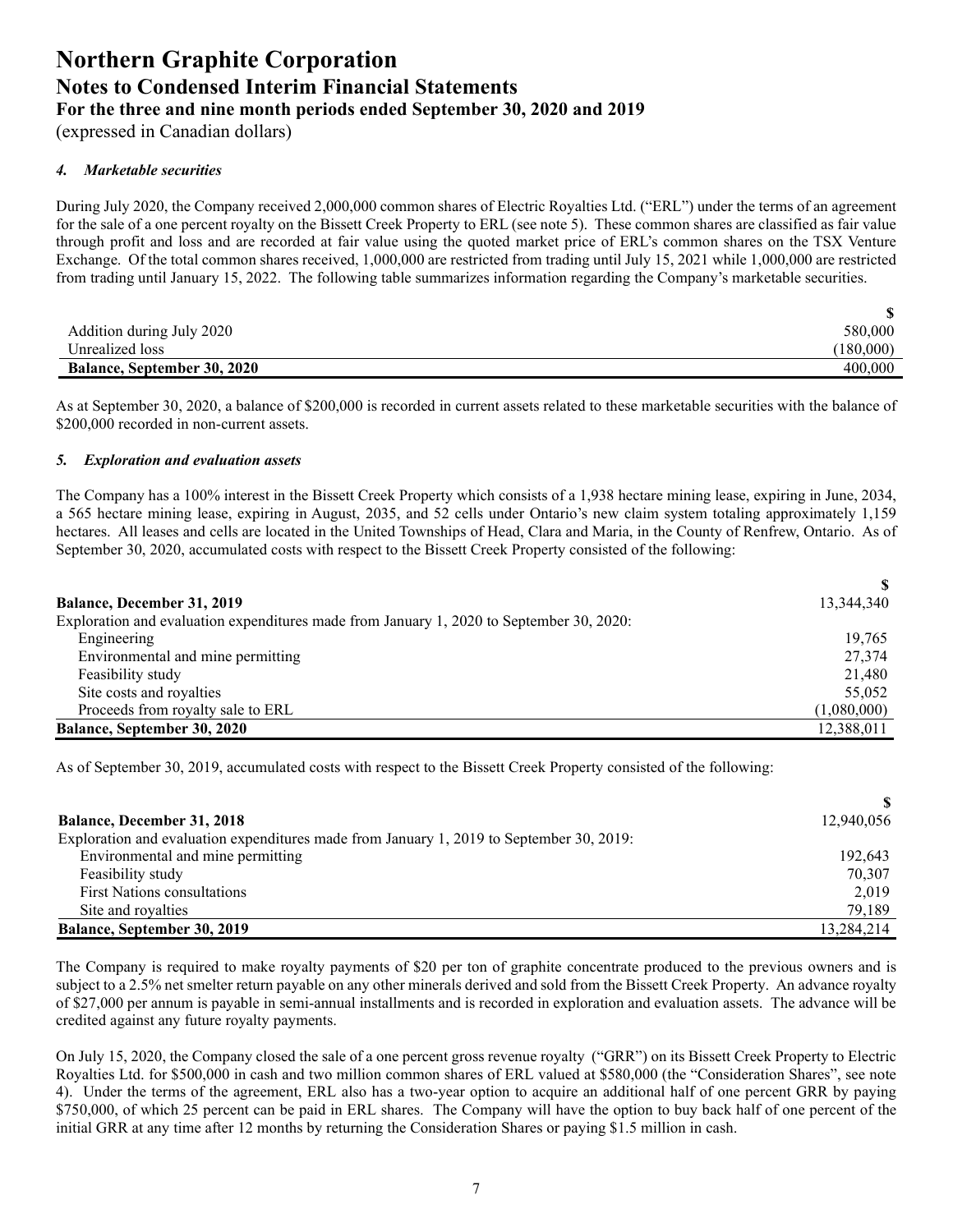(expressed in Canadian dollars)

#### *6. Share capital*

#### **Authorized**

The Company is authorized to issue an unlimited number of common shares.

#### **Warrants**

A summary of the Company's warrants outstanding at September 30, 2020 is presented below:

| <b>Exercise price</b> | Number of<br>warrants<br>outstanding | <b>Expiry date</b> |
|-----------------------|--------------------------------------|--------------------|
| \$0.40                | 3,909,166                            | March 24, 2021     |
| \$0.60                | 2,291,321<br>6,200,487               | November 22, 2021  |

As at September 30, 2020, the weighted average remaining contractual life of warrants outstanding is 0.73 years. During January 2019, the Company extended the expiry date of the 3,909,166 warrants exercisable at \$0.40 from March 24, 2019 to March 24, 2021. During November 2019, the Company extended the expiry date of the 2,291,321 warrants exercisable at \$0.60 from November 22, 2019 to November 22, 2021. No warrants or compensation options were issued during the nine month period ended September 30, 2020 or during the year ended December 31, 2019.

#### **Stock options**

The Company has adopted a stock option plan (the "Option Plan") for directors, officers, employees and consultants of the Company. Under the Option Plan, the Company may grant non-transferable stock options to purchase common shares of the Company for a period of up to ten years from the date of the grant. The maximum number of common shares reserved for issuance under the Option Plan together with any common shares reserved for issuance pursuant to any other stock options may not exceed 10% of the issued and outstanding common shares of the Company.

A summary of the Option Plan activity is presented below:

|                                    | Number of<br>options | Weighted average<br>exercise price |
|------------------------------------|----------------------|------------------------------------|
| <b>Balance, December 31, 2018</b>  | 4,000,000            | 0.53                               |
| Granted                            | 600,000              | 0.21                               |
| Forfeited                          | (600,000)            | 0.53                               |
| <b>Balance, December 31, 2019</b>  | 4,000,000            | 0.45                               |
| Granted                            | 1,600,000            | 0.20                               |
| Expired                            | (850,000)            | 0.44                               |
| <b>Balance, September 30, 2020</b> | 4,750,000            | 0.32                               |

A summary of the Company's outstanding stock options at September 30, 2020 is presented below:

| <b>Exercise price</b> | <b>Stock options</b><br>outstanding | <b>Stock options</b><br>exercisable | <b>Expiry date</b> |
|-----------------------|-------------------------------------|-------------------------------------|--------------------|
| \$0.20                | 100,000                             | 100,000                             | July 23, 2022      |
| \$0.20                | 1,500,000                           | 1,500,000                           | July 23, 2025      |
| \$0.25                | 150,000                             | 150,000                             | January 21, 2024   |
| \$0.50                | 2,200,000                           | 2,200,000                           | April 27, 2021     |
| \$0.50                | 200,000                             | 200,000                             | November 27, 2022  |
| \$0.50                | 600,000                             | 600,000                             | January 12, 2023   |
|                       | 4,750,000                           | 4,750,000                           |                    |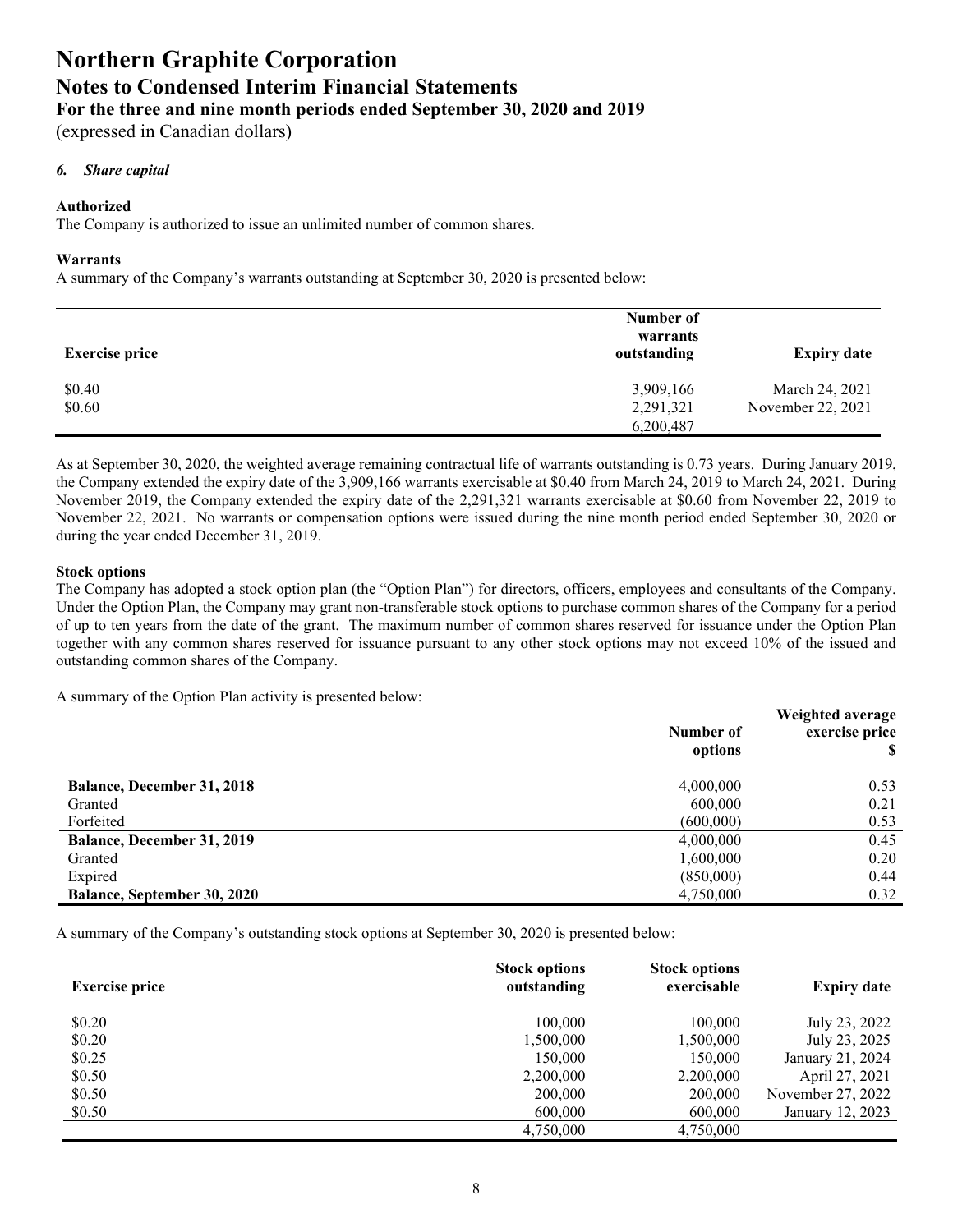(expressed in Canadian dollars)

As at September 30, 2020, the weighted average remaining contractual life of stock options outstanding is 2.30 years. As at December 31, 2019, a total of 4,000,000 stock options were exercisable. During January 2019, the Company granted 150,000 stock options exercisable at \$0.25 per share to a director of the Company. These stock options expire on January 21, 2024. During May 2019, the Company granted 450,000 stock options exercisable at \$0.20 per share in connection with a consulting agreement for financial advisory services. These stock options expired on May 9, 2020. On July 22, 2020, the Company issued 1,600,000 stock options exercisable at \$0.20 per share to directors, officers and a consultant of the Company. A total of 1,500,000 of these stock options expire on July 23, 2025 while 100,000 expire on July 23, 2022.

The values of stock options determined during nine month period ended September 30, 2020 and during the year ended December 31, 2019 utilized the Black-Scholes option pricing model with input factors and assumptions as follows:

|                                                   | Nine months ended<br>September 30,<br>2020 | <b>Year ended</b><br>December 31,<br>2019 |
|---------------------------------------------------|--------------------------------------------|-------------------------------------------|
| Stock options granted during the period           | 1,600,000                                  | 600,000                                   |
| Weighted-average exercise price                   | \$0.20                                     | \$0.21                                    |
| Expected stock option life $(1)$                  | 2 to 5 years                               | 1 to 5 years                              |
| Expected volatility <sup>(2)</sup>                | $96.9\%$ to $107.6\%$                      | 82.5% to 96.3%                            |
| Risk-free interest rate $(3)$                     | $0.23\%$                                   | 1.72\% to 1.83\%                          |
| Dividend yield                                    | Nil                                        | Nil                                       |
| Forfeiture rate                                   | Nil                                        | Nil                                       |
| Weighted-average fair value (Black-Scholes value) | \$0.126                                    | \$0.03                                    |

1. The Company estimates the expected stock option life (estimated period of time outstanding prior to exercise) based on the contractual term to expiry of stock options until such time that the Company can base its estimate on historical information pertaining to the Company's stock option exercise history.

2. The expected volatility was based on the Company's common share trading history over a period equal to the expected stock option life.

3. The risk-free interest rate is based on the yield of a Government of Canada marketable bond in effect at the time of grant with a term to maturity commensurate with the expected life of the stock option.

As at September 30, 2020 and December 31, 2019, there was no balance of unrecognized share-based compensation costs related to unvested stock option awards granted under the Option Plan.

#### **Contributed surplus**

Contributed surplus as at September 30, 2020 and December 31, 2019 consists of a share-based payment reserve related to stock options issued under the Option Plan.

#### *7. Capital disclosures*

The Company's capital consists of the equity attributable to the common shareholders, comprised of share capital and accumulated deficit. The Company's objective when managing capital is to safeguard the Company's ability to continue as a going concern so that it can continue to explore and develop its mineral resource property for the benefit of its shareholders. The Company manages its capital structure and makes adjustments based on the funds available to the Company in light of changes in economic conditions. The Board of Directors does not establish quantitative return on capital criteria for management, but rather relies on the expertise of the Company's management to sustain the future development of the Company. In order to facilitate the management of its capital requirements, the Company prepares annual expenditure budgets that consider various factors, including successful capital deployment and general industry conditions. Management reviews its capital management approach on an ongoing basis and believes that this approach, given the relative size of the Company, is reasonable.

As the Company is an exploration stage company, it has no revenues and its principal source of capital is from the issue of common shares. In order to achieve its objectives, the Company will spend its existing working capital and raise additional funds as required.

The Company is not subject to externally imposed capital requirements and there were no changes to the Company's approach to capital management during the periods presented in these Interim Financial Statements.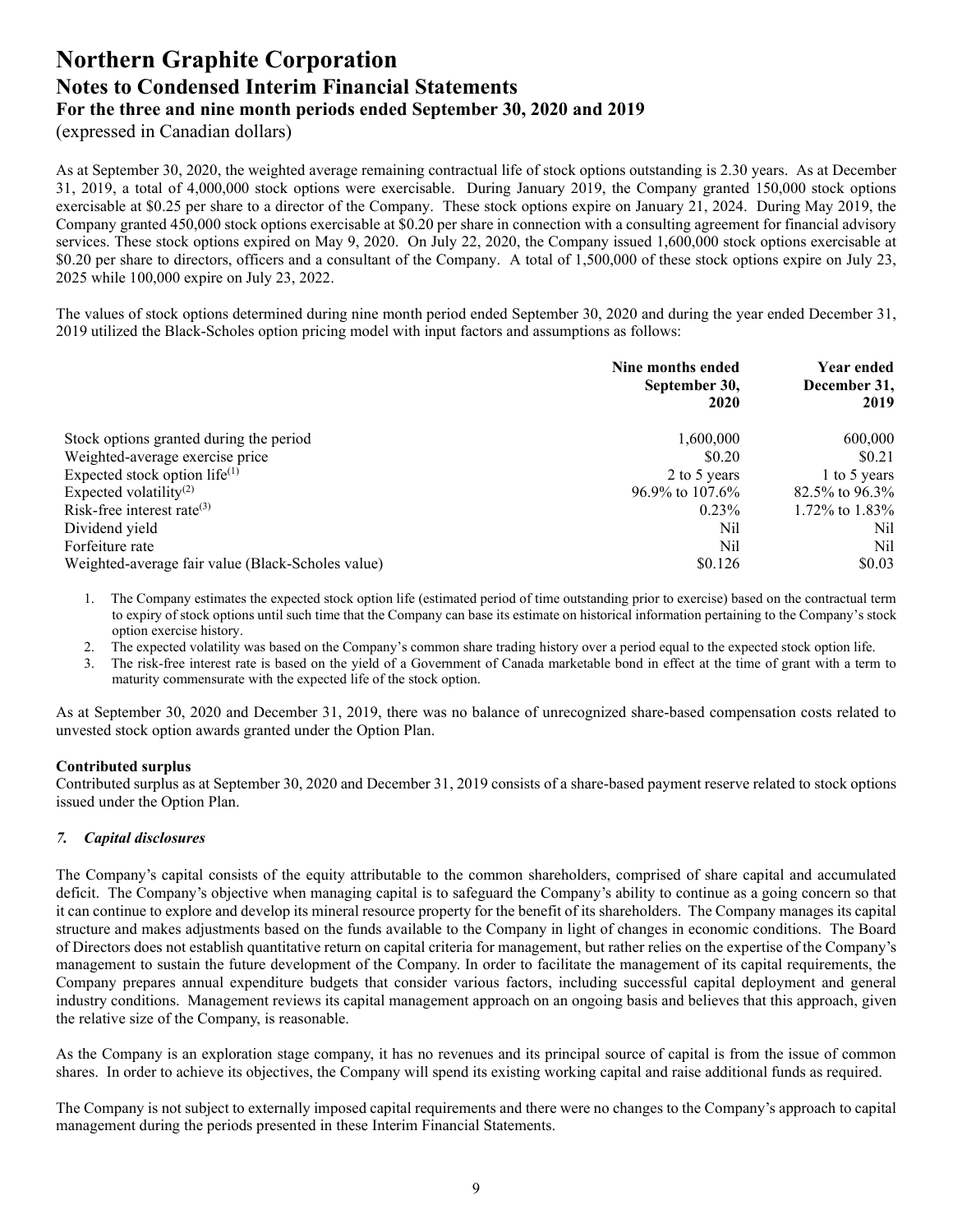(expressed in Canadian dollars)

#### *8. Supplemental cash flow information*

Non-cash transactions not reflected in the statements of cash flows are as follows:

|                                                                              | Three and nine<br>months ended<br>September 30,<br>2020 | Three and nine<br>months ended<br>September 30,<br>2019 |
|------------------------------------------------------------------------------|---------------------------------------------------------|---------------------------------------------------------|
|                                                                              |                                                         |                                                         |
| Exploration and evaluation costs in accounts payable and accrued liabilities | 6.416                                                   | 48,006                                                  |

#### *9. Financial instruments and risk management*

#### **Fair value**

Certain of the Company's accounting policies and disclosures require the determination of fair value. Fair value represents the amount at which a financial instrument could be exchanged between willing parties, based on current markets for instruments with the same risk, principal and remaining maturity. Fair value estimates are based on quoted market values and other valuation methods. Fair values have been determined for measurement and/or disclosure purposes based on the fair value hierarchy contained in the Company's financial instrument accounting policy. When applicable, further information about the assumptions made in determining fair values is disclosed in the notes specific to that asset or liability.

As at September 30, 2020 and December 31, 2019 the levels in the fair value hierarchy into which the Company's financial assets and liabilities are measured and recognized on the statement of financial position at fair value on a recurring basis are categorized as follows: Cash and cash equivalent (Level 1) of \$1,375,862 (December 31, 2019 - \$1,384,798) and marketable securities (Level 1) of \$400,000 (December 31, 2019 - \$Nil).

As at September 30, 2020 and December 31, 2019, there were no financial assets and liabilities measured and recognized at fair value on a non-recurring basis. The Company's policy for determining when a transfer occurs between levels in the fair value hierarchy is to assess the impact at the date of the event or the change in circumstances that could result in a transfer. There were no transfers between Level 1, Level 2 and Level 3 during the periods presented in these Interim Financial Statements. As at September 30, 2020 and December 31, 2019, there were no financial assets or liabilities measured and recognized in the statements of financial position at fair value that would be categorized as Level 2 or Level 3 in the fair value hierarchy.

The carrying value of cash and cash equivalents and accounts payable and accrued liabilities approximates fair value due to the shortterm nature of these financial instruments. The carrying value of the reclamation deposit approximates its fair value as it bears a market rate of interest.

#### **Currency risk**

As the majority of the Company's expenditures are in Canadian dollars, the Company limits its exposure to currency risk by maintaining its cash and cash equivalents in Canadian dollars. The Company periodically carries a portion of its accounts payable and accrued liabilities in US dollars, and is subject to currency risk on these balances. However, the Company considers this risk to be minimal.

#### **Credit risk**

Credit risk is the risk of a loss if a counterparty to a financial instrument fails to meet its contractual obligations. The Company limits its exposure to credit risk by holding its cash in deposits with high credit quality Canadian financial institutions, and considers this risk to be minimal.

#### **Liquidity risk**

Liquidity risk is the risk that the Company will not be able to meet is financial obligations as they come due. The Company manages its liquidity risk through the management of its capital structure. Further discussion on liquidity and management's plans are outlined in note 2.

#### **Interest rate risk**

Interest rate risk is the risk that the fair value of future cash flows of a financial instrument will fluctuate because of changes in market interest rates. The Company is not exposed to interest rate risk due to the short-term nature of its financial instruments.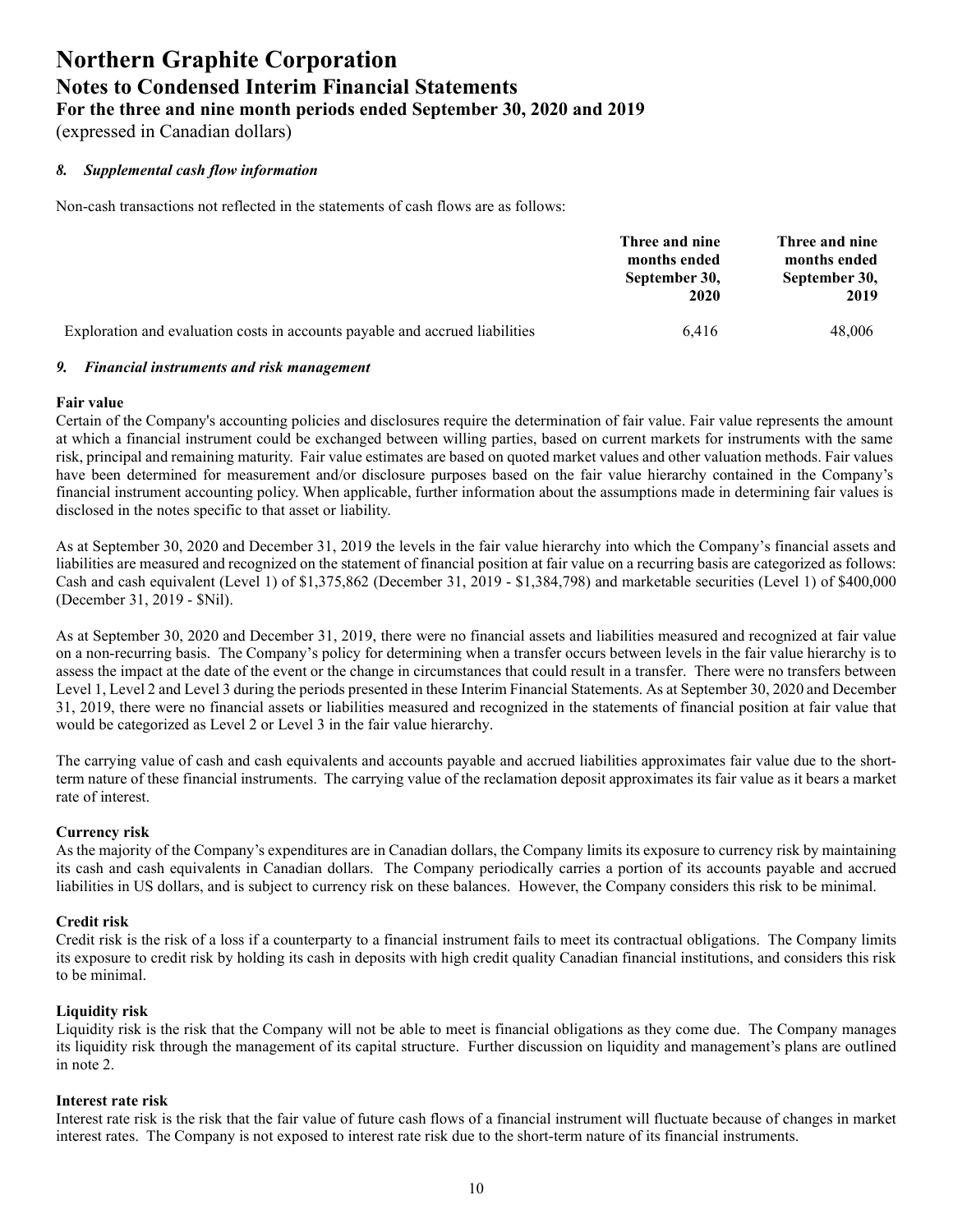(expressed in Canadian dollars)

#### *10***.** *Related party transactions and compensation of key management*

#### **Key management compensation**

During the nine month period ended September 30, 2020, the Company expensed management fees to a company owned and controlled by key management personnel of \$32,974 (nine months ended September 30, 2019 – \$44,921) and salary and compensation to key management personnel of \$135,000 (nine months ended September 30, 2019 – \$187,500). During the nine month period ended September 30, 2020, the Company expensed directors' fees of \$45,000 (nine months ended September 30, 2019 – \$45,000). During the nine month period ended September 30, 2020, the Company expensed share-based compensation for stock options granted to key management personnel and directors of \$192,500 (nine months ended September 30, 2019 – \$20,918).

As at September 30, 2020, \$52,601 (December 31, 2019 – \$2,817) was included in accounts payable and accrued liabilities owing to officers and directors relating to management and director fees and for reimbursement of expenses. During July 2020, the Company's CEO agreed to defer current payment of two-thirds of his salary and the directors of the Company agreed to defer all payment of board of director fees until market conditions improve. These deferred compensation amounts have been recorded in accrued liabilities.

#### *11***.** *Commitments*

#### **Leased mineral claims**

In connection with the Bissett Creek Property, the Company is required to make royalty payments of \$20 per ton of graphite concentrate produced to the previous owners and a 2.5% net smelter return is payable on any other minerals derived and sold from the Bissett Creek Property. An advance royalty of \$27,000 per annum is payable in semi-annual installments. The advances will be credited against any future production royalty payments.

On July 15, 2020, the Company closed the sale of a 1% gross revenue royalty ("GRR") on its Bissett Creek Property to Electric Royalties Ltd. (see notes 4 and 5).

#### **Contractual obligations**

As at September 30, 2020 and December 31, 2019, the Company had no contractual obligations which related to costs associated with work at the Bissett Creek Property.

#### *12. Provisions*

In 2012, the Company filed a revised Mine Closure Plan ("MCP") which was accepted by the Ontario Ministry of Energy, Northern Development and Mines ("MENDM"). In accordance with the MCP, the Company is required to deposit \$2,329,008 with the Minister of Finance for the Province of Ontario prior to the commencement of commercial production. This represents the estimated amount that would be required to restore the Bissett Creek Property to its original environmental state after the mine has been constructed and operations cease. A deposit of \$847,602 (December 31, 2019 – \$842,015), including accrued interest, has been made and has been accounted for as a long term deposit. The Company has recorded a provision of \$347,638 (December 31, 2019 – \$342,500) which represents the estimated current cost of reclamation. The reclamation deposit will be returned to the Company once the MENDM is satisfied that the obligations contained in the MCP have been performed by the Company. Due to a number of operational changes made to improve the economics of the Bissett Creek project and to the passage of time since the MCP was approved, the MENDM has informed the Company that it must file an amendment to the MCP which will include a recalculation of reclamation costs and the amount of the required deposit.

#### *13. Segmented information*

The Company's operations comprise one reportable segment being the exploration and development of mineral resource properties. The Company's corporate and administrative offices are in Ontario, Canada. The Company's exploration and development activities are focused on the Bissett Creek Property in Ontario, Canada. All property and equipment and exploration and evaluation assets are located in Ontario, Canada.